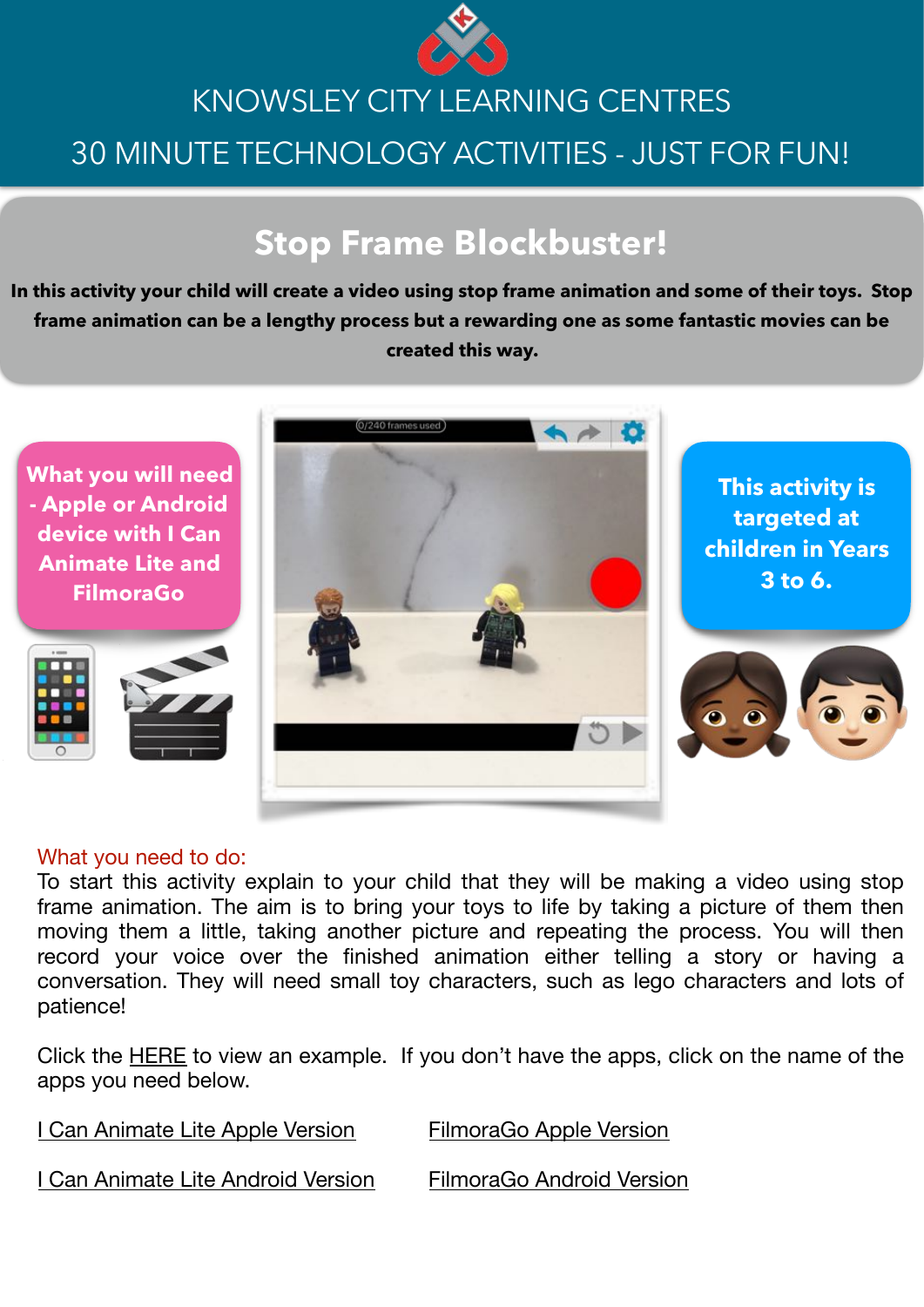### **Stop Frame Blockbuster! Instructions**





To start you will need to write a brief script of what you will say over your animation. You are limited to 20 seconds on the free version of I Can Animate so keep it short. For your first go maybe just do a simple conversation between your characters.





Once your script is done open up I Can Animate Lite and click the  $+$ ' in the top right hand corner. You will need to set up your device and characters. If you have a stand use it, if you don't, use a weight in front and behind to hold it in place.





Try to keep your device completely still until you have finished recording. Position your characters in their start positions then click the red button on the right to take a picture. Now move the character slightly and take the next picture.



When moving the characters, the smaller the movement the better. You will see a shadow of where the character was. Keep moving the characters and taking pictures. You can move more than one at a time. Your characters should be acting out a scene that goes with your script.



If you want your characters to stay still for 1 second, take 12 pictures. If you take a picture with your hand in, tap on the picture the click delete. Now take the picture again. Try moving characters and taking pictures with the same hand to avoid this. If the camera moves move it back to its original place.



To review the video, press the 'play' button in the bottom right. If it seems fast we can slow it down later. Once finished click the top left button then click the box with an arrow pointing out at the bottom and click 'Export to Camera Roll'.